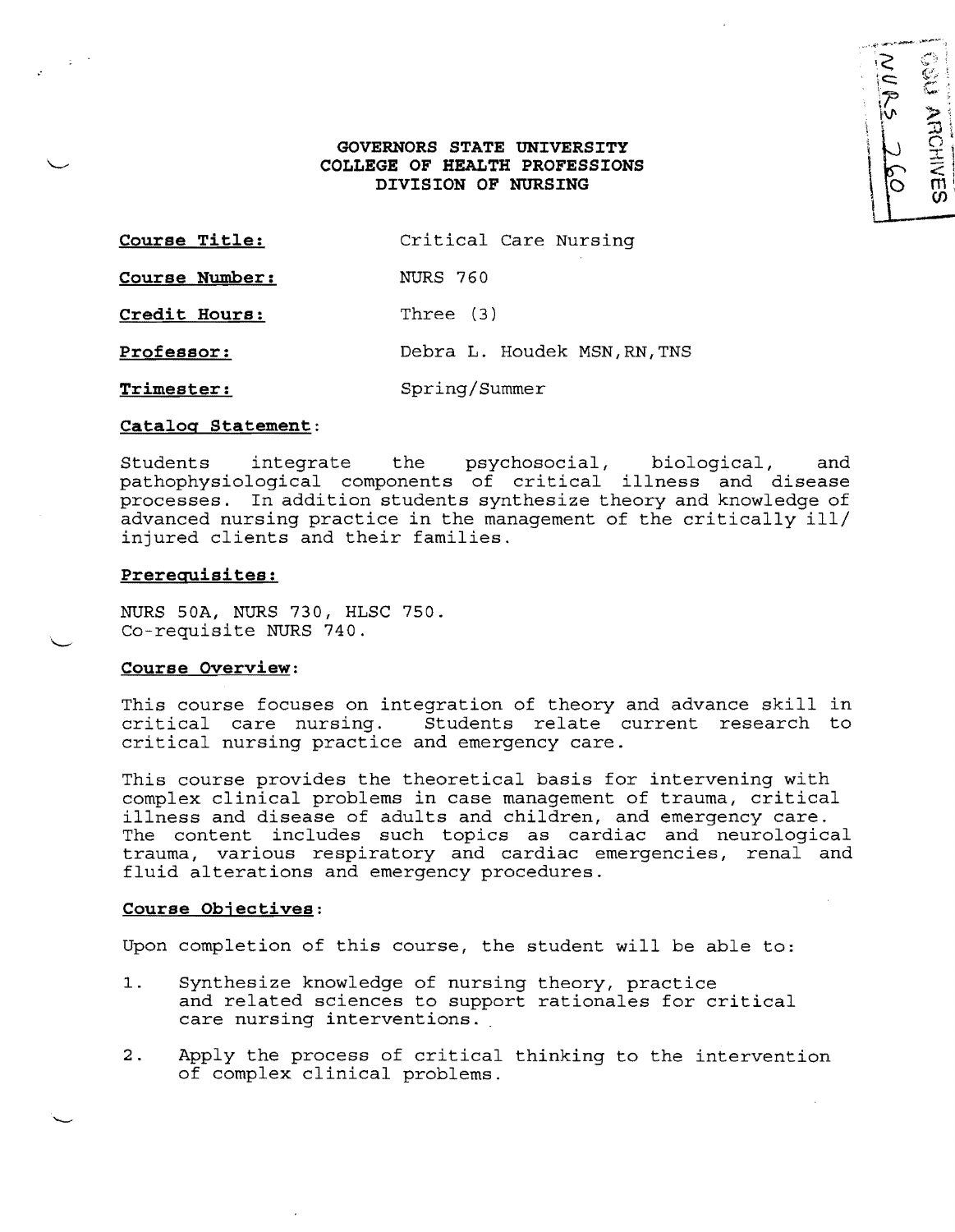### **Course Objectives:** (continued)

 $\sim$   $^{-1}$ 

- 3. Intervene effectively by prioritizing nursing interventions as they relate to a specific system and consequent effects on other systems.
- 4. Synthesizes the knowledge of current nursing research and practice to conceptualize the most favorable approach to client and family management.
- 5. Apply Standards of Critical Care to define futuristic<br>approaches to comprehensive management of critically approaches to comprehensive ill/injured clients and family.
- 6. Incorporate current research findings in critical care nursing practice.
- 7. Provide leadership by initiating collaborative multidisciplinary approaches to family care.
- 8. Review your critical care advanced nursing practice model and revise if indicated.

### **Teaching/Learning Methods:**

- 1. Weekly lecture/discussions of current research and topics in critical care, emergency and trauma.
- 2. Required readings<br>3. Textbook study
- Textbook study
- 4. Regular classroom attendance<br>5. Computer simulated instructio
- Computer simulated instruction
- 6. Presentation of individual critical care model<br>7. Weekly research article review
- Weekly research article review

#### **Required Textbook:**

Thelan, L.A., Davie, J. K., & L. D. Urden. Textbook of Critical Care Nursing: Diagnosis & Management. 2nd edition, St.<br>Louis: Mosby Co., 1994. Mosby Co., 1994.

Swearinger, Manual of Critical Care Nursing. 3rd edition, St. Louis: Mosby Co., 1995.

Melander, Review of Critical Care Nursing. W.B Saunders, 1995.

Harvey, Study Guide for Core Curriculum Critical Care Nursing W.B. Saunders, 1995 (optional).